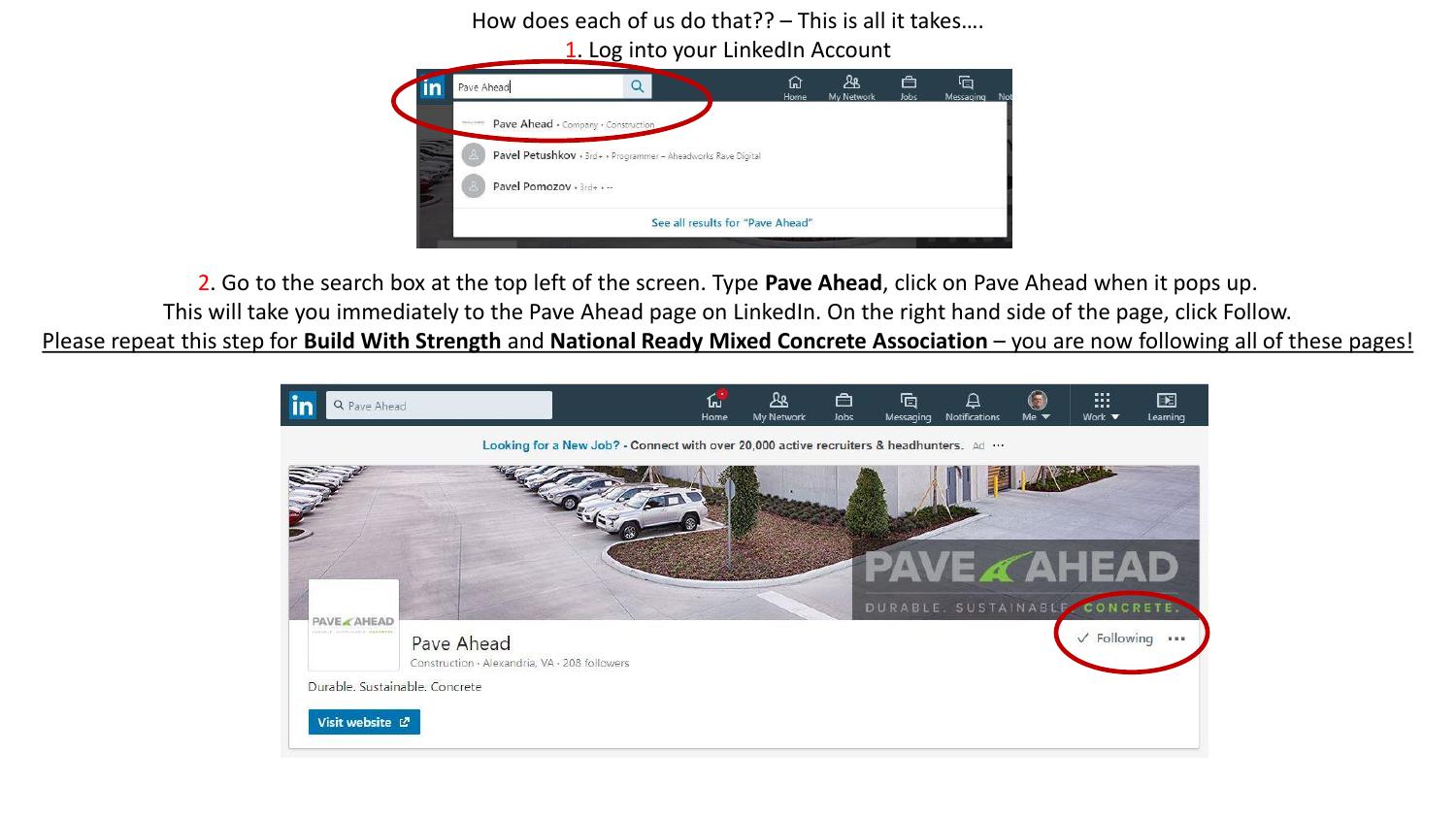## This is all it takes:

## 3. Select your content

Scroll down on the **Pave Ahead** page until you find content you want to share. Click **Like**, **Make a Comment**, *Then* Click **SHARE**. Please repeat this step for **Build With Strength** and **National Ready Mixed Concrete Association**

> Pave Ahead 1111 INVER ANEAD 208 followers  $1w \cdot \textcircled{k}$ Sign up NOW for National Ready Mixed Concrete Association's Fundamentals of Concrete Webinar Series https://Inkd.in/enQcTVM ...see more

## **NRMCA's Fundamentals of Concrete Webinar Series**

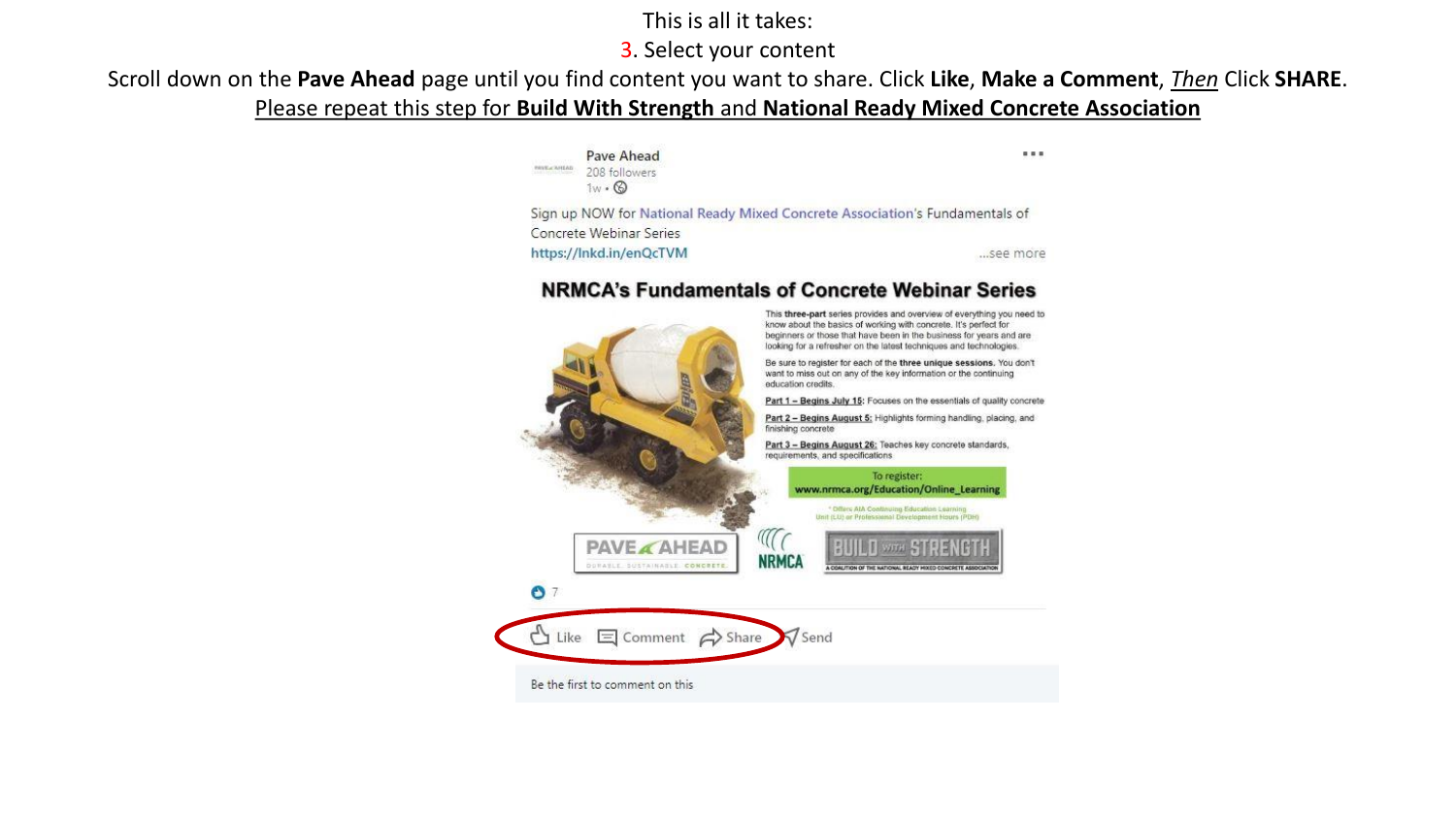This is all it takes:

3a. When you Comment (and When you Share – see next page):

Your Comment and Share should include appropriate **#hashtags** and **@mentions** whenever possible.

What does that mean?

People <u>follow</u> hashtags on LinkedIn – you should too!

In the search box, type #paveahead and then #buildwithstrength and click follow to build up those hashtags. You can see where these hashtags stand today.



If you go back up to the search box and click #construction you will see that there are **4,678,967** followers of this hashtag. That offers great additional potential exposure for your comment when you use it!